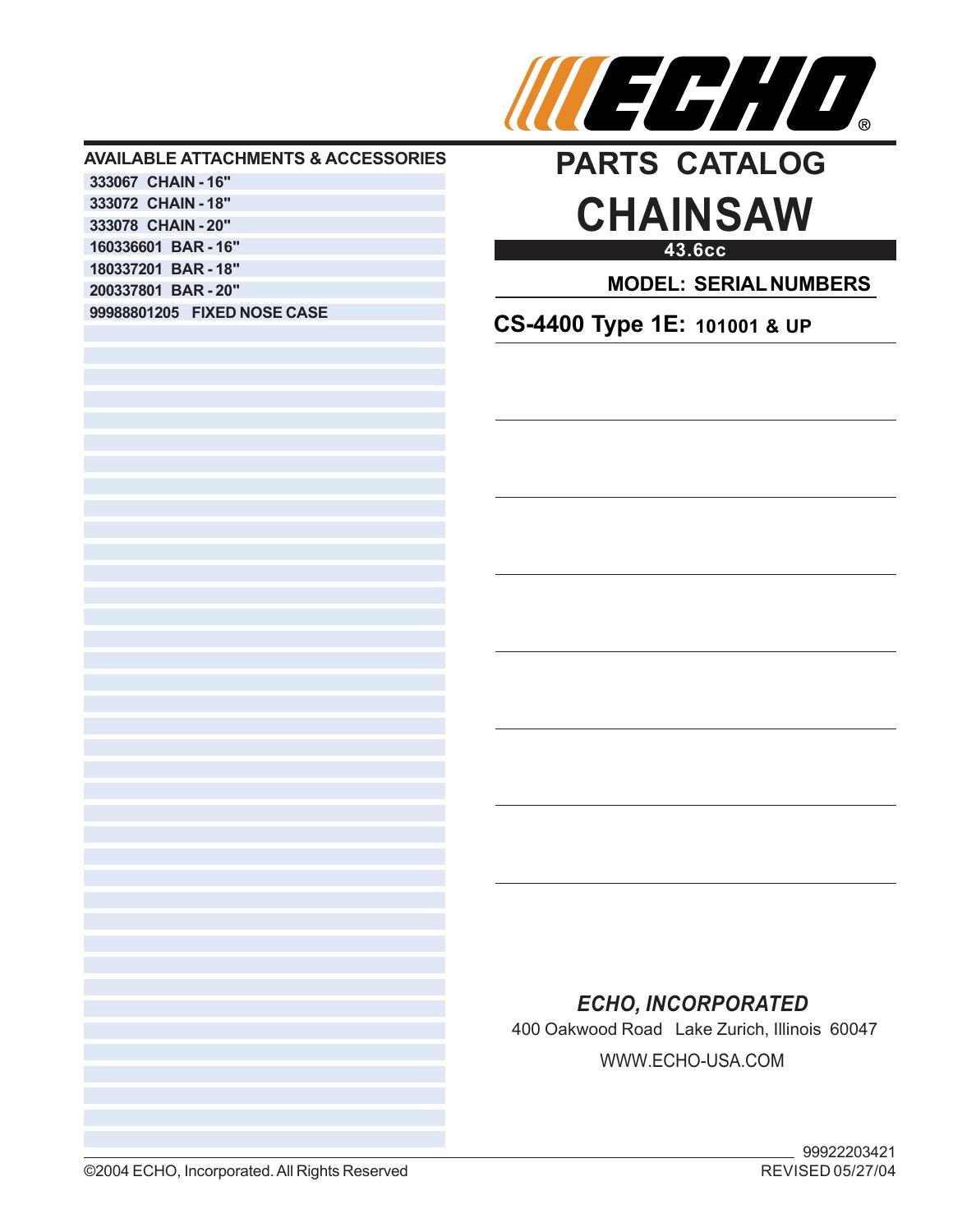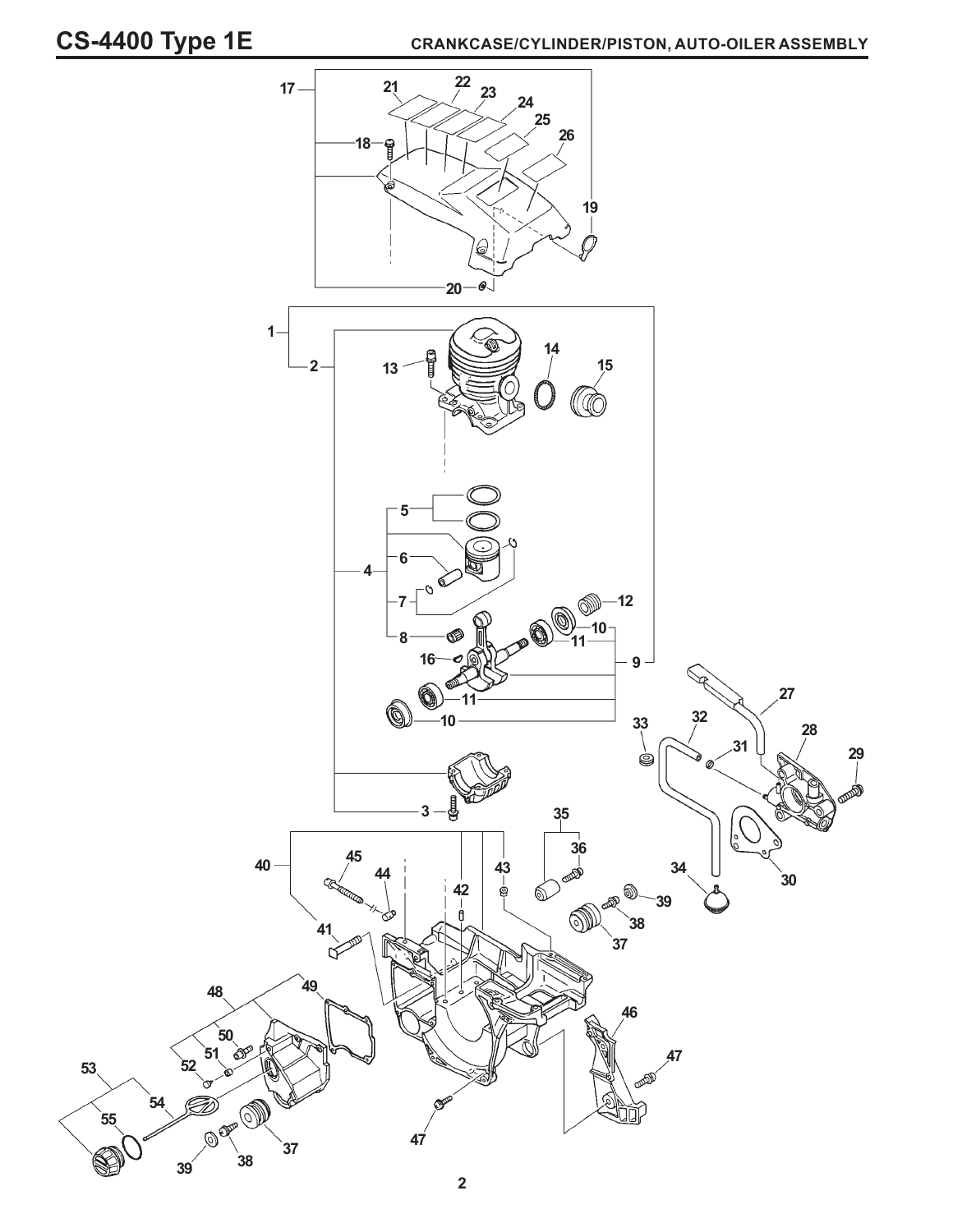|                          | <b>ITEM PARTNUMBER QTY</b> |                   | <b>DESCRIPTION</b>              | <b>REMARKS</b>              |  |
|--------------------------|----------------------------|-------------------|---------------------------------|-----------------------------|--|
| OPTIONAL ENGINE REPOWER  |                            |                   |                                 |                             |  |
| 1                        | SB1025                     | 1                 | <b>SHORT BLOCK</b>              | INCLUDES ITEM 2-11          |  |
| $\mathbf{2}$             | 10020238931                | 1                 | <b>CRANKCASE SET</b>            | <b>INCLUDES ITEM 3</b>      |  |
| 3                        | 90016205022                | 4                 | BOLT5X22                        |                             |  |
| $\overline{\mathcal{L}}$ | 10000038932                | $\mathbf{1}$      | <b>PISTONKIT</b>                | <b>INCLUDES ITEMS 5-8</b>   |  |
| 5                        | 10001138930                | $\overline{2}$    | <b>RING, PISTON</b>             |                             |  |
| $\,6\,$                  | 10001335430                | $\mathbf{1}$      | PIN, PISTON                     |                             |  |
| $\overline{7}$           | 10001503931                | $\overline{2}$    | <b>CIRCLIP, PISTON PIN</b>      |                             |  |
| 8                        | 10001235430                | $\mathbf{1}$      | <b>BEARING, NEEDLE</b>          |                             |  |
| $\boldsymbol{9}$         | 10010138330                | 1                 | <b>CRANKSHAFTASY</b>            | INCLUDES ITEMS 10-12        |  |
| 10                       | 10021338330                | $\overline{2}$    | SEAL, OIL                       |                             |  |
| 11                       | 9403536201                 | 1                 | BEARING, BALL 6201              |                             |  |
| 12<br>13                 | 43706338330<br>90016205022 | $\mathbf{1}$<br>4 | <b>GEAR, WORM</b><br>BOLT5X22   |                             |  |
| 14                       | 13051635430                | $\mathbf{1}$      | SPRING, TENSION                 |                             |  |
| 15                       | 13051038330                | 1                 | ADAPTER, INTAKE                 |                             |  |
| 16                       | 10014239130                | $\mathbf{1}$      | <b>KEY, WOODRUFF</b>            |                             |  |
| 17                       | 10150138930                | 1                 | CYLINDER COVER ASY              | INCLUDES ITEMS 18-20        |  |
| 18                       | 16389038330                | 3                 | BOLT <sub>, 5</sub>             |                             |  |
| 19                       | 10157938330                | 1                 | PLATE, WIND PROOF               |                             |  |
| 20                       | 90058000004                | $\mathbf{1}$      | PUSH, RING                      |                             |  |
| 21                       | 89017639431                | $\mathcal I$      | LABEL, CAUTION                  | <b>CANADA MODELS</b>        |  |
| 22                       | 89019138230                | $\mathcal{I}$     | LABEL, KICK BACK                | <b>CANADA MODELS</b>        |  |
| 23                       | 89019130131                | 1                 | LABEL, KICK BACK                |                             |  |
| 23                       | 89019138130                | 1                 | LABEL, KICK BACK                | CANADA MODELS               |  |
| 24                       | X524000400                 | $\mathbf{1}$      | <b>LABEL</b>                    |                             |  |
| 25                       | 89015139331                | 1                 | LABEL, MODEL                    |                             |  |
| 25                       | 89015139331                | 1                 | LABEL, MODEL                    | <b>CANADA MODELS</b>        |  |
| 26                       | 89031703932                | $\mathcal I$      | LABEL, CAUTION                  | <b>CANADA MODELS</b>        |  |
| 27                       | 43722938331                | 1                 | <b>PIPE</b>                     |                             |  |
| 28                       | 43700238330                | $\mathbf{1}$      | <b>AUTO-OILERASY</b>            |                             |  |
| 29                       | 90022304016                | $\overline{2}$    | <b>SCREW</b>                    |                             |  |
| 30                       | 17531038330                | $\mathbf{1}$      | PLATE, SEAL                     |                             |  |
| 31                       | 13201326630                | 1                 | <b>CLIP</b>                     |                             |  |
| 32                       | 43721038330                | $\mathbf{1}$      | PIPE, FUEL                      |                             |  |
| 33                       | 13211512330<br>43620514730 | 1<br>1            | <b>GROMMET</b><br>STRAINER, OIL |                             |  |
| 34<br>35                 | 43300019831                | 1                 | <b>CHAIN CATCHER KIT</b>        | <b>INCLUDES ITEM 36</b>     |  |
| 36                       | 90022005018                | 1                 | SCREW, 5X18                     |                             |  |
| 37                       | 10092138330                | 2                 | <b>CUSHION</b>                  |                             |  |
| 38                       | 10091533930                | $\overline{2}$    | <b>SCREW</b>                    |                             |  |
| 39                       | 10091838330                | 2                 | CAP, CUSHION                    |                             |  |
| 40                       | 10400539334                | $\mathbf{1}$      | COVER, ENGINE                   | INCLUDES ITEMS 41-43        |  |
| 41                       | 43301119830                | $\overline{2}$    | STUD, GUIDE BAR                 |                             |  |
| 42                       | 10021503930                | $\overline{2}$    | PIN, DOWEL                      |                             |  |
| 43                       | 43601838330                | $\overline{2}$    | PIN, DOWEL                      |                             |  |
| 44                       | 43301419830                | 1                 | <b>TENSIONER</b>                |                             |  |
| 45                       | 43301638330                | 1                 | <b>SCREW, TENSIONER</b>         |                             |  |
| 46                       | 43304539331                | 1                 | <b>COVER</b>                    |                             |  |
| 47                       | 90023805016                | 3                 | SCREW5X16                       |                             |  |
| 48                       | 43600539332                | 1                 | <b>OIL TANK ASY</b>             | <b>INCLUDES ITEMS 49-52</b> |  |
| 49                       | 43601938330                | 1                 | <b>GASKET, OIL TANK</b>         |                             |  |
| 50                       | 90016304016                | 3                 | BOLT4X16                        |                             |  |
| 51                       | 43601838330                | 1                 | PIN, DOWEL                      |                             |  |
| 52                       | 43611413930                | 1                 | VALVE, CHECK                    |                             |  |
| 53                       | 43600139231                | 1                 | <b>TANK CAP ASY</b>             | INCLUDES ITEMS 54-55        |  |
| 54                       | 13105119830                | 1                 | <b>LINK</b>                     |                             |  |
| 55                       | 90072502025                | 1                 | O-RING                          |                             |  |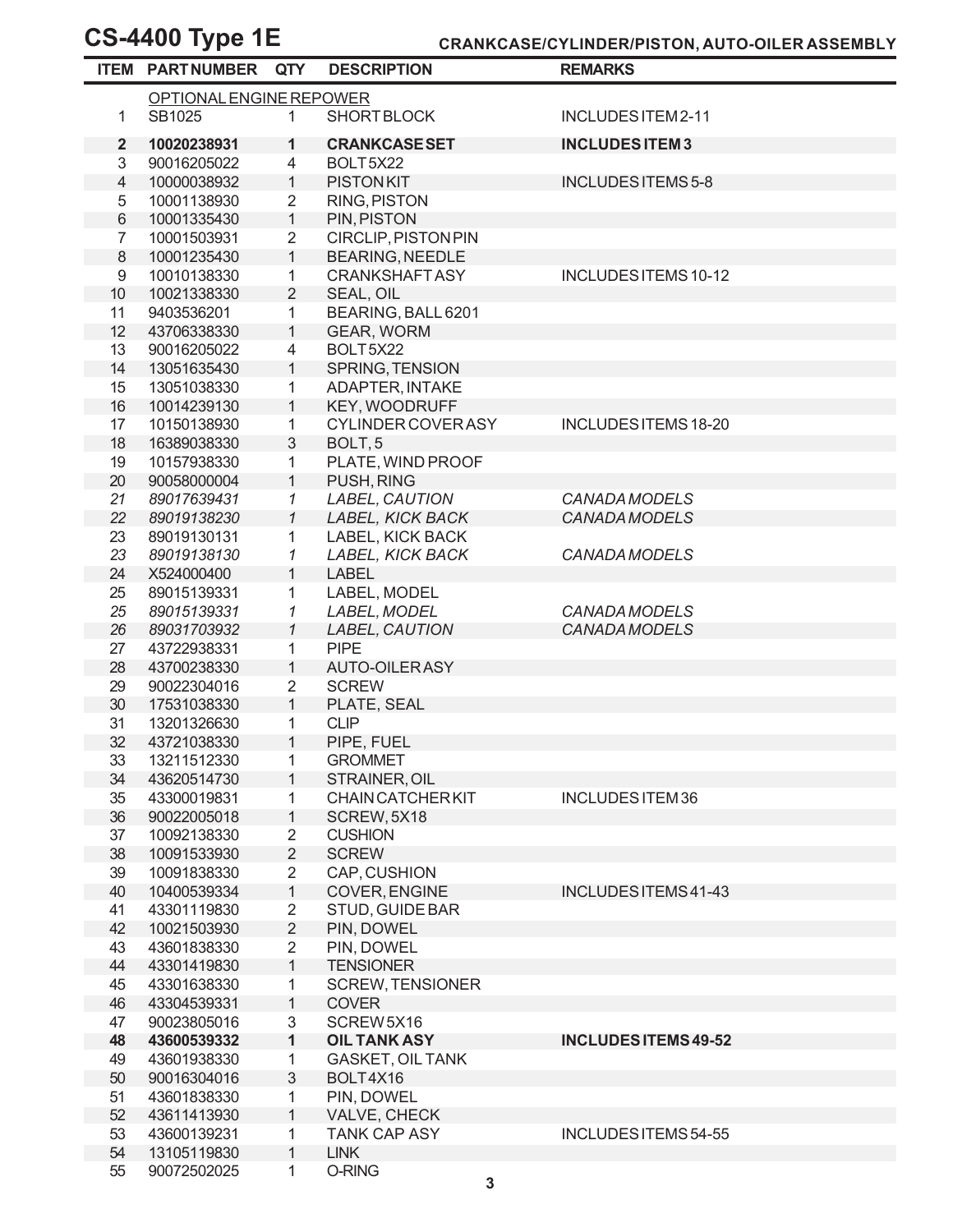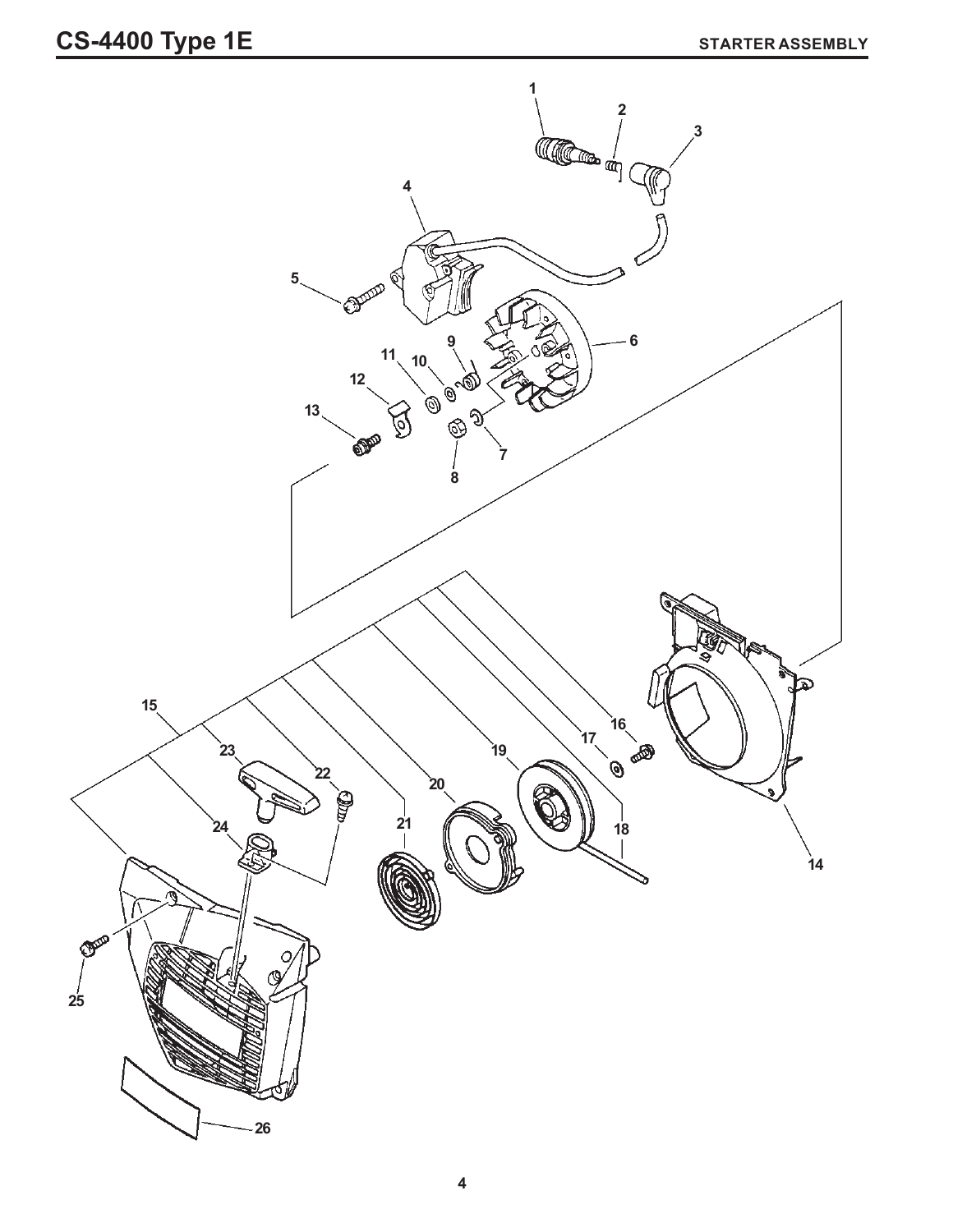22 90029603014

1 SCREW, 3X14

1 GUIDE, ROPE

LABEL, ECHO

17722835430 1 GRIP, STARTER

90023805018 4 SCREW, 5X18<br>X502000010 1 LABEL, ECHO

24 17722737930

26 X502000010

23

25

|                 | <b>CS-4400 Type TE</b> |                |                      | <b>STARTER ASSEMBLY</b>                                             |
|-----------------|------------------------|----------------|----------------------|---------------------------------------------------------------------|
|                 | <b>ITEM PARTNUMBER</b> | QTY            | <b>DESCRIPTION</b>   | <b>REMARKS</b>                                                      |
|                 |                        |                |                      |                                                                     |
| 1               | 15901010630            | 1              | PLUG, SPARK - BPM7A  |                                                                     |
| 1               | 15901731730            | 1              | PLUG, SPARK - RCJ-6Y | <b>CANADA MODELS</b>                                                |
| $\overline{2}$  | 15901103432            | 1              | COIL, SPARK PLUG CAP |                                                                     |
| 3               | 15901201620            | 1              | CAP, SPARK PLUG      |                                                                     |
| 4               | A411000030             | 1              | COIL, IGNITION       |                                                                     |
| 5               | 90016204030            | $\overline{2}$ | <b>BOLT, 4X30</b>    |                                                                     |
| 6               | A409000080             | 1              | ROTOR, MAGNETO       |                                                                     |
| 7               | 90060500008            | 1              | WASHER, SPRING 8     |                                                                     |
| 8               | 90050000008            | 1              | NUT <sub>8</sub>     |                                                                     |
| 9               | 17723435430            | $\overline{2}$ | SPRING, RETURN       |                                                                     |
| 10 <sup>°</sup> | 90060300005            | $\overline{2}$ | <b>WASHER 5</b>      |                                                                     |
| 11              | 17724704630            | $\overline{2}$ | SPACER, RATCHET      |                                                                     |
| 12              | 17721819830            | $\overline{2}$ | PAWL, STARTER        |                                                                     |
| 13              | 90016205014            | $\overline{2}$ | <b>BOLT, 5X14</b>    |                                                                     |
| 14              | A172000060             | 1              | COVER, FAN           |                                                                     |
| 15              | 17720039334            | 1              | <b>STARTERASY</b>    | INCLUDES ITEMS 16-24                                                |
| 16              | 90023805012            | 1              | SCREW, 5X12          |                                                                     |
| 17              | 17721402830            | 1              | <b>WASHER</b>        |                                                                     |
| 18              | 17722638330            | 1              |                      | ROPE, STARTER BULK OPTION: 999444450003.5mm(9/64") x 960mm(37-7/8") |
| 19              | 17721538330            | 1              | DRUM, STARTER        |                                                                     |
| 20              | 17722138330            | 1              | PLATE, STARTER       |                                                                     |
| 21              | 17722035430            | 1              | SPRING, REWIND       |                                                                     |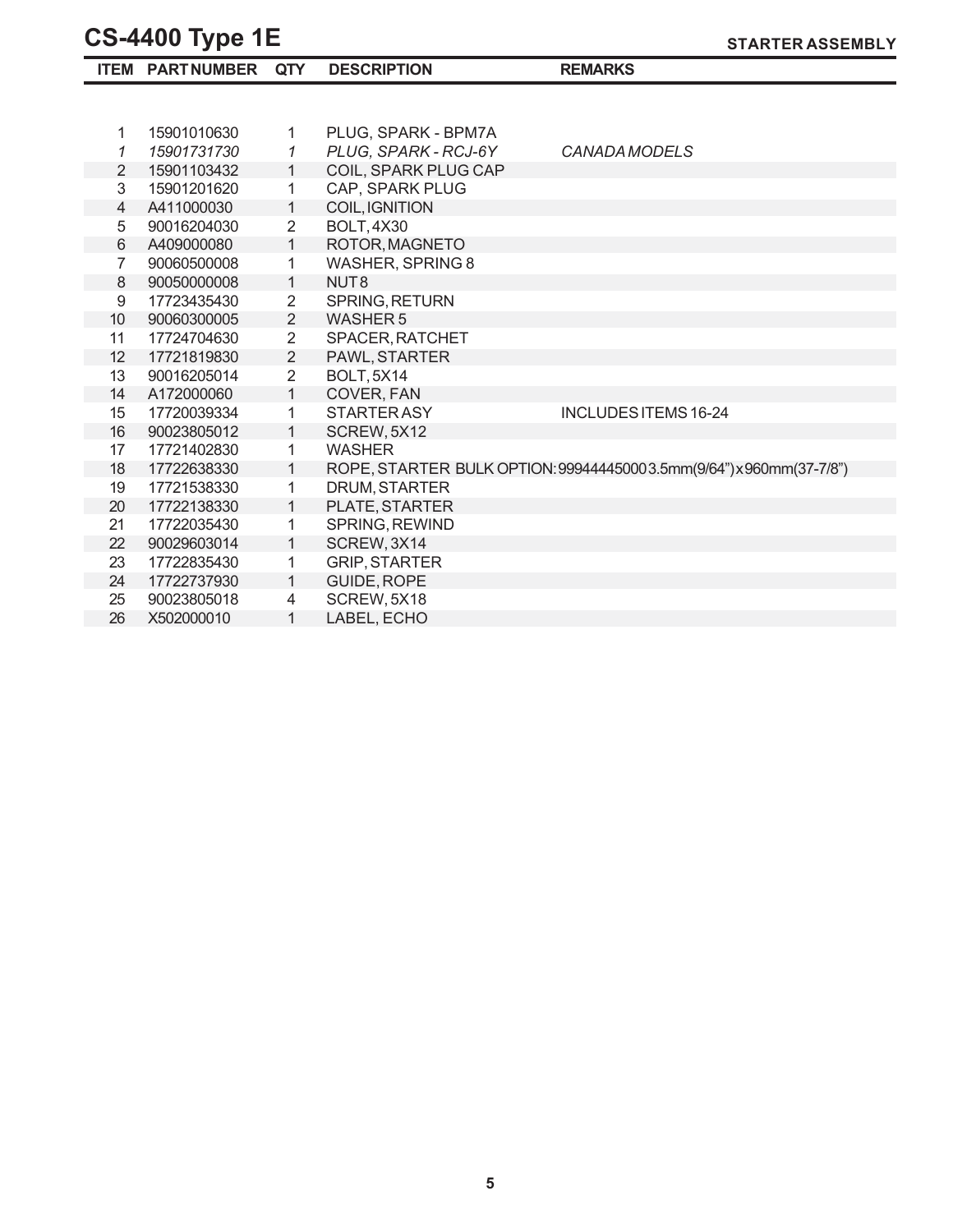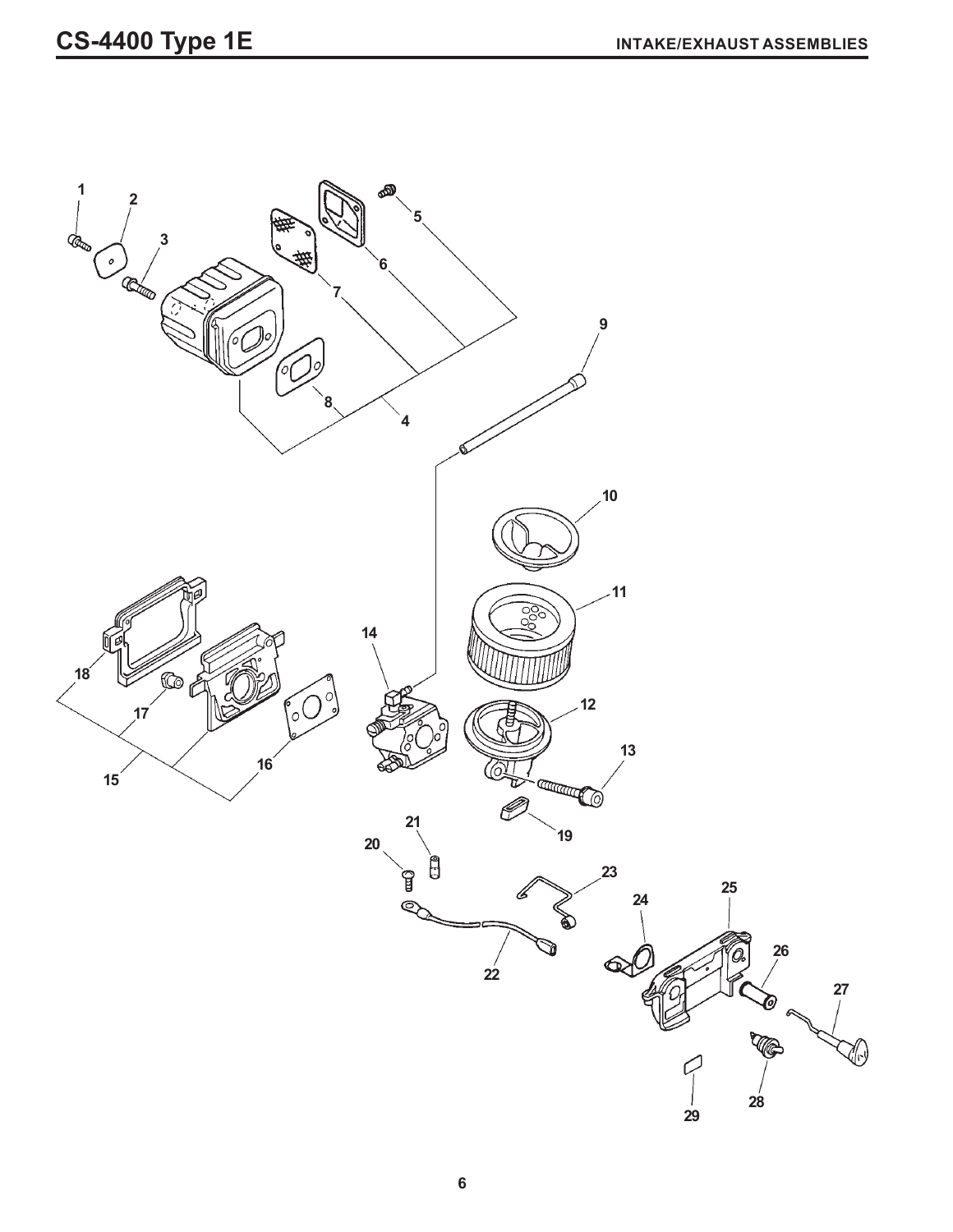|                | <b>ITEM PARTNUMBER</b> | <b>QTY</b>     | <b>DESCRIPTION</b>          | <b>REMARKS</b>              |
|----------------|------------------------|----------------|-----------------------------|-----------------------------|
|                |                        |                |                             |                             |
|                |                        |                |                             |                             |
| 1              | 90010504006            | 1              | BOLT, 4X6                   |                             |
| $\overline{2}$ | 14571160631            | 1              | <b>PLATE</b>                |                             |
| 3              | 90010505014            | $\overline{2}$ | <b>BOLT, 5X14</b>           |                             |
| 4              | 14580061630            | $\mathbf{1}$   | <b>MUFFLER ASY</b>          | <b>INCLUDES ITEMS 5-8</b>   |
| 5              | 90025004008            | $\overline{2}$ | SCREW, 4X8                  |                             |
| 6              | 14586339330            | $\mathbf{1}$   | <b>HOLDER, SCREEN</b>       |                             |
| 7              | 14588439330            | 1              | <b>SCREEN</b>               |                             |
| 8              | 14551035431            | 1              | <b>GASKET, MUFFLER</b>      |                             |
| 9              | 13011038330            | 1              | PIPE, IMPULSE               |                             |
| 10             | 13040538331            | 1              | <b>BRACKET, AIR CLEANER</b> |                             |
| 11             | 13031038331            | 1              | <b>FILTER, AIR</b>          |                             |
| 12             | 13030138332            | 1              | ELBOW, CARBURETOR           |                             |
| 13             | 90016205050            | $\overline{2}$ | <b>BOLT, 5X50</b>           |                             |
| 14             | 12300039333            | 1              | CARBURETOR WT-416C          |                             |
| 15             | 13000038330            | 1              | <b>INSULATORKIT</b>         | <b>INCLUDES ITEMS 16-18</b> |
| 16             | 13001038330            | 1              | <b>GASKET, INTAKE</b>       |                             |
| 17             | 13002033330            | $\overline{2}$ | <b>NUT</b>                  |                             |
| 18             | 13036638330            | 1              | <b>CUSHION</b>              |                             |
| 19             | 13043038330            | $\mathbf{1}$   | <b>CUSHION</b>              |                             |
| 20             | 90022004006            | 1              | SCREW, 4X6                  |                             |
| 21             | C483000000             | 1              | BOOT, CONNECTOR             |                             |
| 22             | 16201038331            | 1              | LEAD, GROUND                |                             |
| 23             | 17801138331            | $\mathbf{1}$   | ROD, THROTTLE               |                             |
| 24             | 16341338930            | 1              | PLATE, SWITCH               |                             |
| 25             | 16381038932            | 1              | <b>BRACKET, SWITCH</b>      |                             |
| 26             | 17881014532            | 1              | <b>GROMMET</b>              |                             |
| 27             | 17851038330            | $\mathbf{1}$   | ROD, CHOKE                  |                             |
| 28             | 16340038330            | 1              | SWITCH, IGNITION            |                             |
| 29             | 89015737330            | 1              | LABEL, SWITCH               |                             |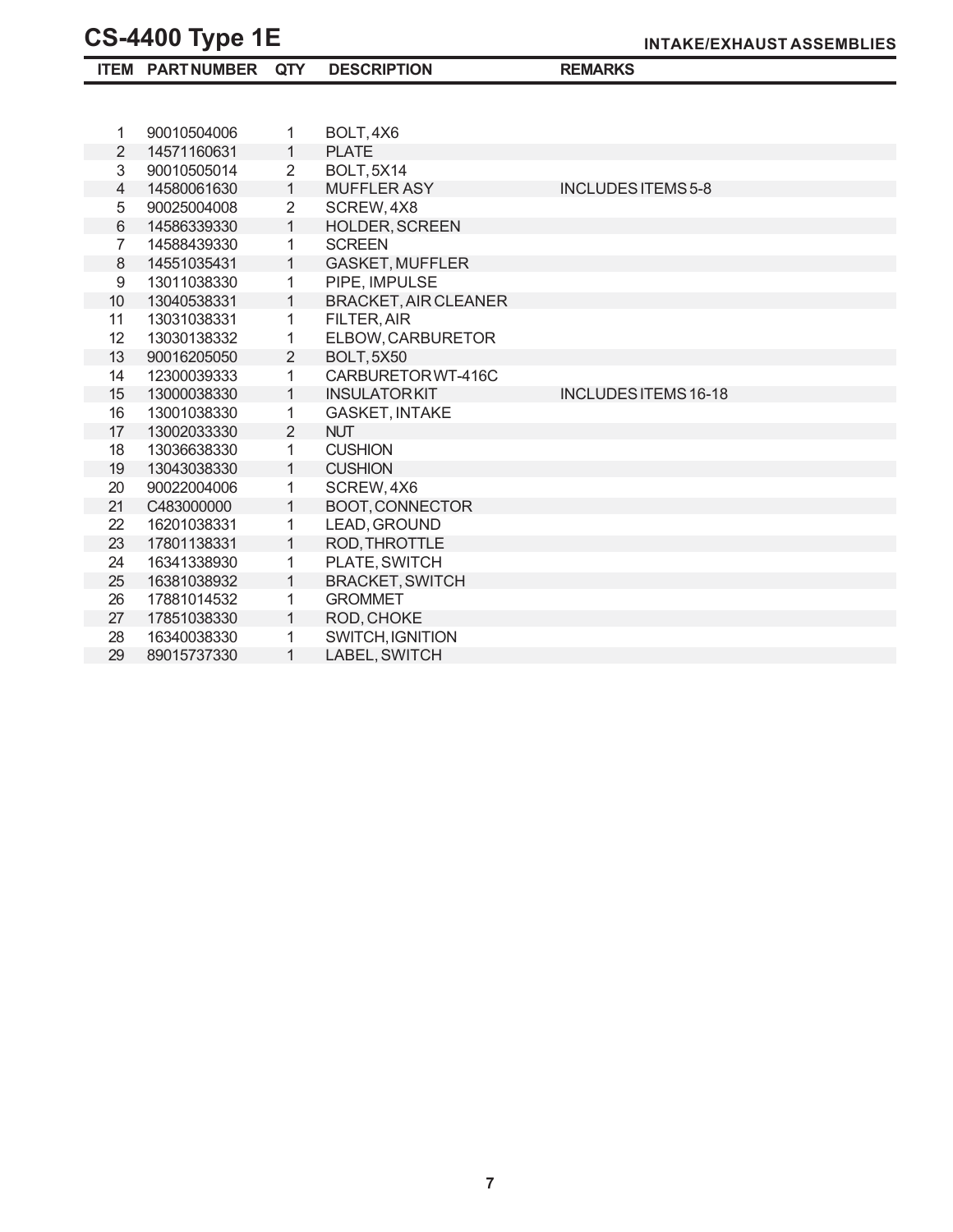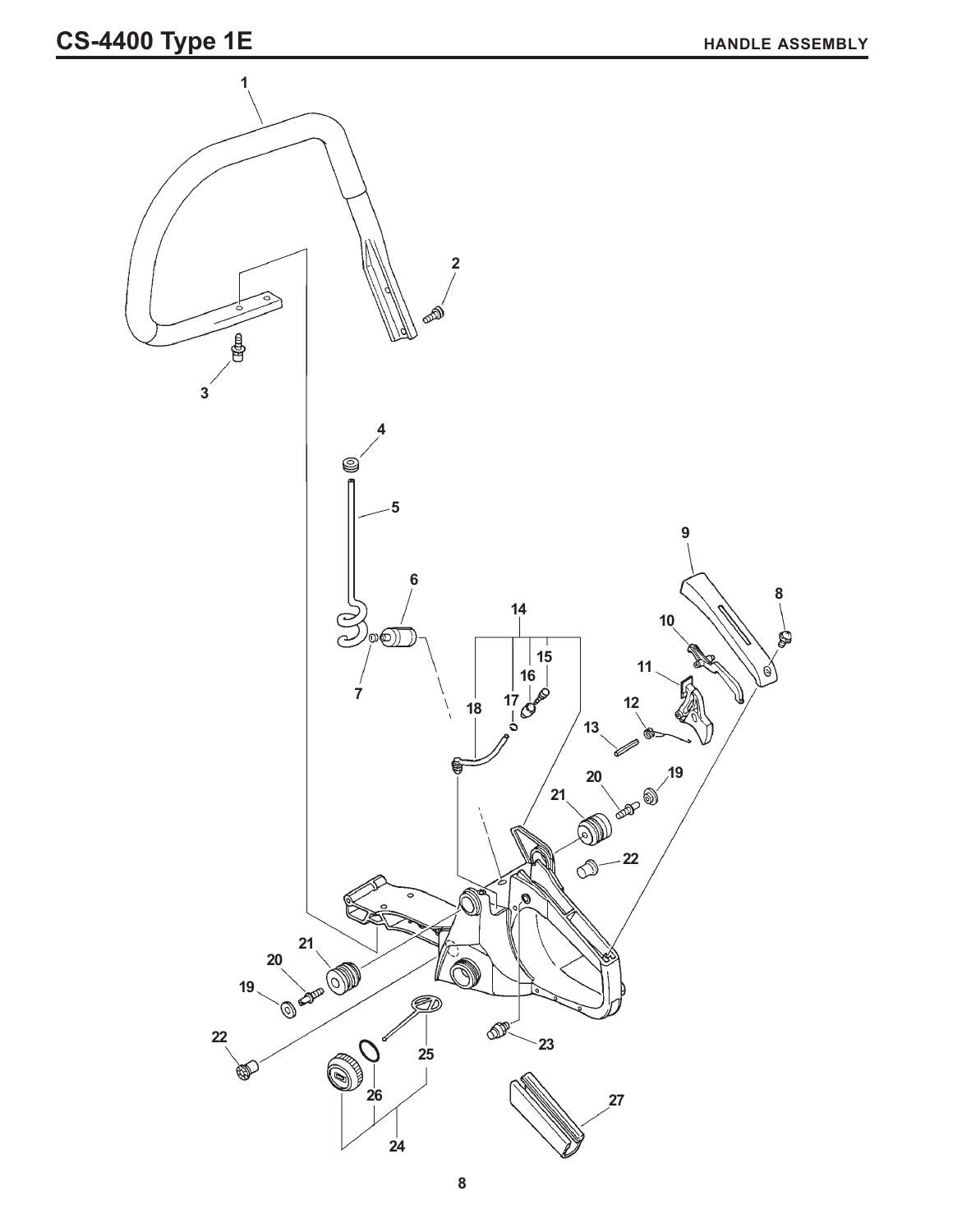|                  | <b>ITEM PARTNUMBER</b> | <b>QTY</b>     | <b>DESCRIPTION</b>        | <b>REMARKS</b>              |
|------------------|------------------------|----------------|---------------------------|-----------------------------|
|                  |                        |                |                           |                             |
|                  |                        |                |                           |                             |
| 1                | 35160638330            | 1              | <b>HANDLE, FRONT</b>      |                             |
| $\overline{2}$   | 9114505020             | 2              | <b>BOLT, TAPPING</b>      |                             |
| 3                | 9114505016             | $\overline{2}$ | <b>BOLT, TAPPING</b>      |                             |
| 4                | 13211504920            | $\mathbf{1}$   | <b>GROMMET</b>            |                             |
| 5                | 13201038331            | 1              | PIPE, FUEL-3X6X165mm      | OPTIONAL BULK LINE 90015    |
| 6                | 13120519830            | 1              | <b>FILTER, FUEL</b>       |                             |
| $\overline{7}$   | 13201326630            | 1              | <b>CLIP</b>               |                             |
| $\,8\,$          | 90025304014            | 1              | SCREW, 4X14               |                             |
| $\boldsymbol{9}$ | 35115535430            | 1              | COVER, HANDLE             |                             |
| 10               | 17809037930            | 1              | LOCKOUT, THROTTLE CONTROL |                             |
| 11               | C450000000             | 1              | <b>TRIGGER, THROTTLE</b>  |                             |
| 12               | 17804335430            | 1              | SPRING, THROTTLE RETURN   |                             |
| 13               | 90034540030            | 1              | PIN, SPRING 4X30          |                             |
| 14               | 35110139332            | 1              | <b>REAR HANDLE ASY</b>    | <b>INCLUDES ITEMS 15-18</b> |
| 15               | 13130056430            | 1              | VALVE, CHECK              |                             |
| 16               | 13132840630            | 1              | COVER, VENT               |                             |
| 17               | 13201326630            | 1              | <b>CLIP</b>               |                             |
| 18               | 13201239330            | 1              | PIPE, W/GROMMET           |                             |
| 19               | 10091838330            | $\overline{2}$ | CAP, CUSHION              |                             |
| 20               | 10091532530            | $\overline{2}$ | <b>BOLT</b>               |                             |
| 21               | 10092138330            | $\overline{2}$ | <b>CUSHION</b>            |                             |
| 22               | 10091038330            | $\overline{2}$ | <b>CUSHION</b>            |                             |
| 23               | 17830237930            | $\mathbf{1}$   | LATCH, THROTTLE           |                             |
| 24               | 13100437931            | 1              | <b>FUEL TANK CAP ASY</b>  | INCLUDES ITEMS 25-26        |
| 25               | 13105119830            | 1              | <b>LINK</b>               |                             |
| 26               | 90072000022            | 1              | O-RING <sub>22</sub>      |                             |
| 27               | 35111119830            | 1              | <b>GRIP, HANDLE</b>       |                             |

**HANDLE ASSEMBLY**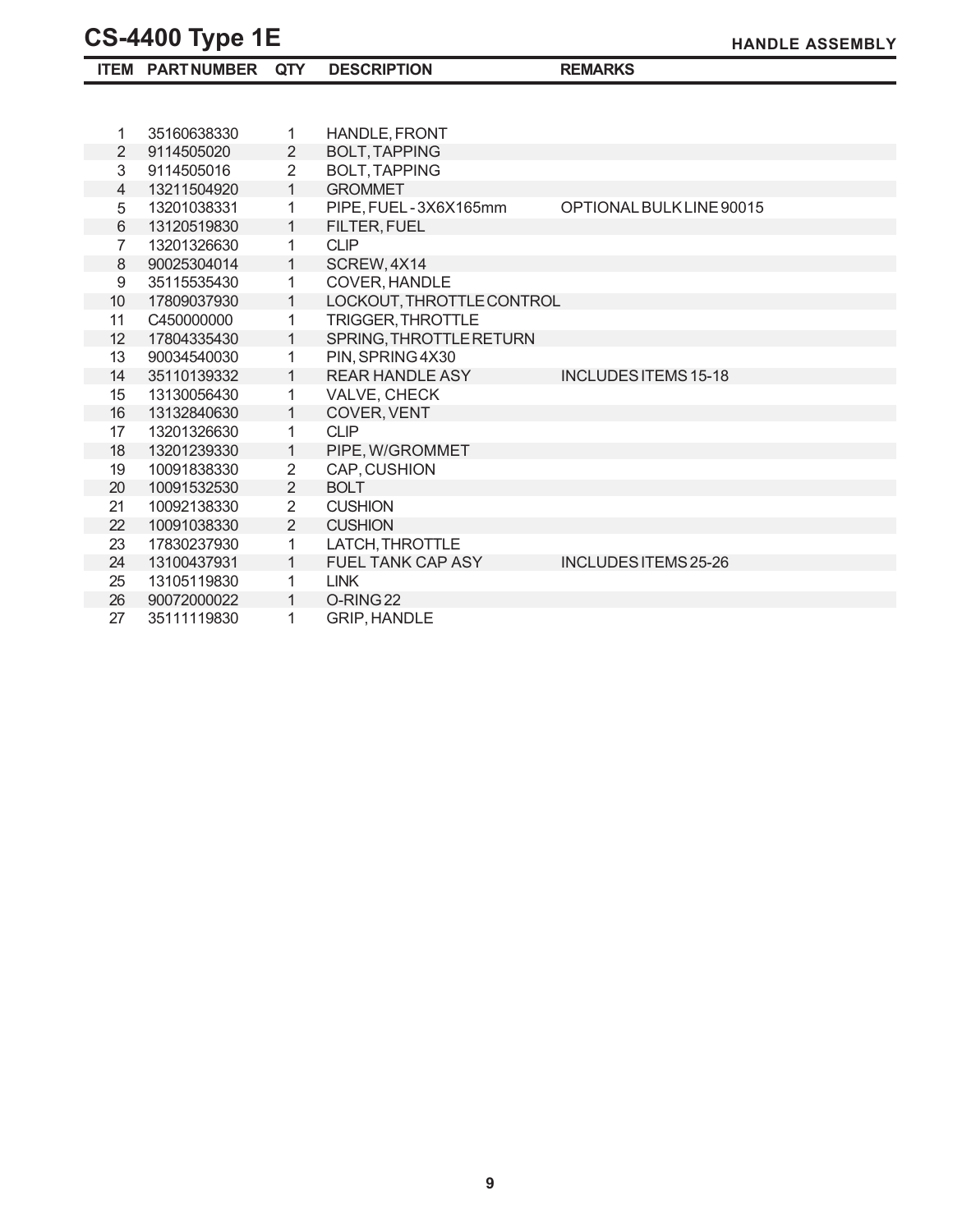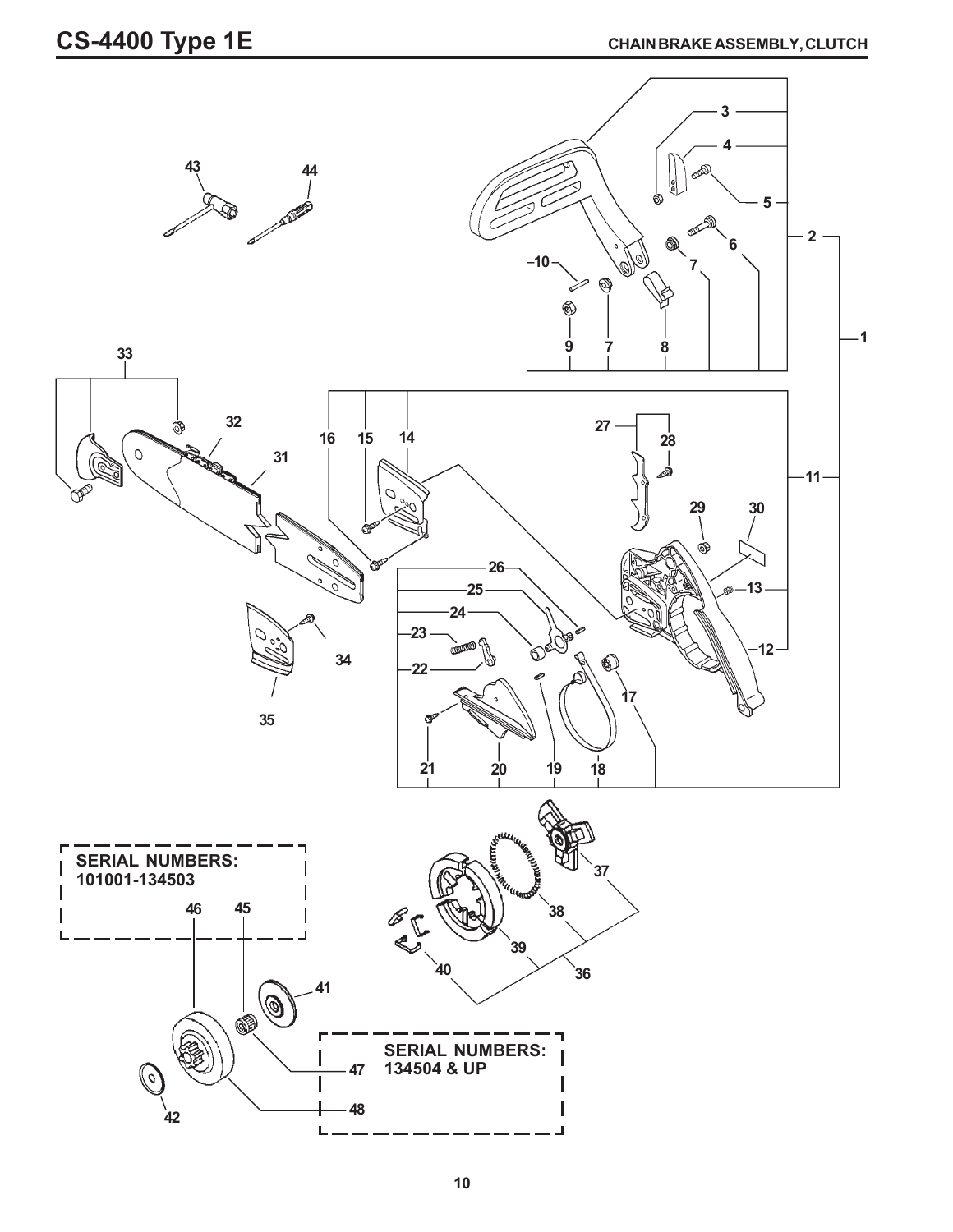|                | <b>ITEM PARTNUMBER</b>        | <b>QTY</b>        | <b>DESCRIPTION</b>     | <b>REMARKS</b>       |  |
|----------------|-------------------------------|-------------------|------------------------|----------------------|--|
| 1              | 43310039033                   | 1                 | <b>CHAIN BRAKE ASY</b> | INCLUDES ITEMS 2-26  |  |
| $\overline{2}$ | 43320139031                   | $\mathbf{1}$      | <b>BRAKE LEVER ASY</b> | INCLUDES ITEMS 3-10  |  |
| 3              | 90050000004                   | 2                 | NUT <sub>4</sub>       |                      |  |
| $\overline{4}$ | 43317139330                   | $\mathbf{1}$      | <b>WEIGHT, BRAKE</b>   |                      |  |
| 5              | 90023804018                   | $\overline{2}$    | SCREW, 4X18            |                      |  |
| 6              | 9131805032                    | $\mathbf{1}$      | <b>SCREW</b>           |                      |  |
| $\overline{7}$ | 43316739130                   | $\overline{2}$    | <b>SPACER</b>          |                      |  |
| 8              | 43311438331                   | 1                 | <b>SPRING</b>          |                      |  |
| 9              | 90056000005                   | 1                 | NUT, LOCK              |                      |  |
| 10             | 90033030260                   | $\mathbf{1}$      | <b>PIN3X24</b>         |                      |  |
| 11             | P021001280                    | 1                 | SPROCKET GUARD SET     | INCLUDES ITEMS 12-16 |  |
| 12             | 43300539333                   | $\mathbf{1}$      | <b>GUARD, SPROCKET</b> |                      |  |
| 13             | V162000020                    | 1                 | <b>PLUG</b>            |                      |  |
| 14             | C305000001                    | $\mathbf{1}$      | PLATE, SPROCKET GUARD  |                      |  |
| 15             | 90022003006                   | 1                 | SCREW, 3X6             |                      |  |
| 16             | 90025304010                   | $\mathbf{1}$      | SCREW, 4X10            |                      |  |
| 17             | 43314235430                   | 1                 | ADJUSTER, BRAKE        |                      |  |
| 18             | 43312335430                   | $\mathbf{1}$      | <b>BAND, BRAKE</b>     |                      |  |
| 19             | 90034225012                   | 1                 | PIN, SPRING 2.5X12     |                      |  |
| 20             | 43331039330                   | $\mathbf{1}$      | COVER, BRAKE           |                      |  |
| 21             | 90025304010                   | 1                 | SCREW, 4X10            |                      |  |
| 22             | 43320935430                   | $\mathbf{1}$      | STOPPER, BRAKE         |                      |  |
| 23             | 43312235430                   | 1                 | SPRING, BRAKE          |                      |  |
| 24             | 43311538330                   | $\mathbf{1}$      | WASHER5.2X12X14        |                      |  |
| 25             | 43320835431                   | 1                 | LEVER, BRAKE           |                      |  |
| 26             | 90033040088                   | $\mathbf{1}$      | ROLLER4X8.8            |                      |  |
| 27             | 88020038330                   | 1                 | SPIKED BUMPER KIT      |                      |  |
| 28             | 90010505012                   | $\overline{2}$    | <b>BOLT, 5X12</b>      |                      |  |
| 29             | 43301912330                   | $\overline{2}$    | NUT, FLANGE 8          |                      |  |
| 30             | X502000000                    | $\mathbf{1}$      | LABEL, ECHO            |                      |  |
| 31             | 160336601                     | 1                 | GUIDE, BAR - 16"       |                      |  |
| 31             | 180337201                     | $\mathbf{1}$      | GUIDE, BAR - 18"       |                      |  |
| 31             | 200337801                     | 1                 | GUIDE, BAR - 20"       |                      |  |
| 32             | 333066                        | $\mathbf{1}$      | CHAIN, SAW - 16"       |                      |  |
| 32             | 333072                        | 1                 | CHAIN, SAW - 18"       |                      |  |
| 32             | 333078                        | 1                 | CHAIN, SAW - 20"       |                      |  |
| 33             | 2893201                       | 1                 | <b>KICK GUARD KIT</b>  |                      |  |
| 34             | 90022004006                   | $\mathbf{1}$      | SCREW, 4X6             |                      |  |
| 35             | 43301335431                   | 1                 | PLATE, GUIDE - INNER   |                      |  |
| 36             | 17500059530                   | $\mathbf{1}$      | <b>CLUTCHASY</b>       | INCLUDES ITEMS 37-40 |  |
| 37             | 17501659530                   | 1                 | HUB, CLUTCH            |                      |  |
| 38             | 17501859530                   | $\mathbf{1}$      | SPRING, CLUTCH         |                      |  |
| 39             | 17500259530                   | 1                 | SHOE, CLUTCH           |                      |  |
| 40             | 17502259530                   | 3                 | SPRING, FLAT           |                      |  |
| 41             | 17501959530                   | 1                 | PLATE, CLUTCH          |                      |  |
| 42             | 17501938330                   | $\mathbf{1}$      | PLATE, CLUTCH          |                      |  |
| 43             | 89541006960                   | 1                 | WRENCH, W/SCREWDRIVER  |                      |  |
| 44             | 89581203930                   | $\mathbf{1}$      | SCREWDRIVER 50         |                      |  |
|                |                               |                   |                        |                      |  |
|                | SERIAL NUMBERS: 101001-134503 |                   |                        |                      |  |
| 45             | 17501214630                   | $\mathbf{1}$      | <b>BEARING, NEEDLE</b> |                      |  |
| 46             | A556000170                    | $\mathbf{1}$      | DRUM, CLUTCH           |                      |  |
|                | SERIAL NUMBERS: 134504 & UP   |                   |                        |                      |  |
| 47             | 17501200831                   |                   | <b>BEARING, NEEDLE</b> |                      |  |
| 48             | A556000171                    | $\mathbf{1}$<br>1 | DRUM, CLUTCH           |                      |  |
|                |                               |                   |                        |                      |  |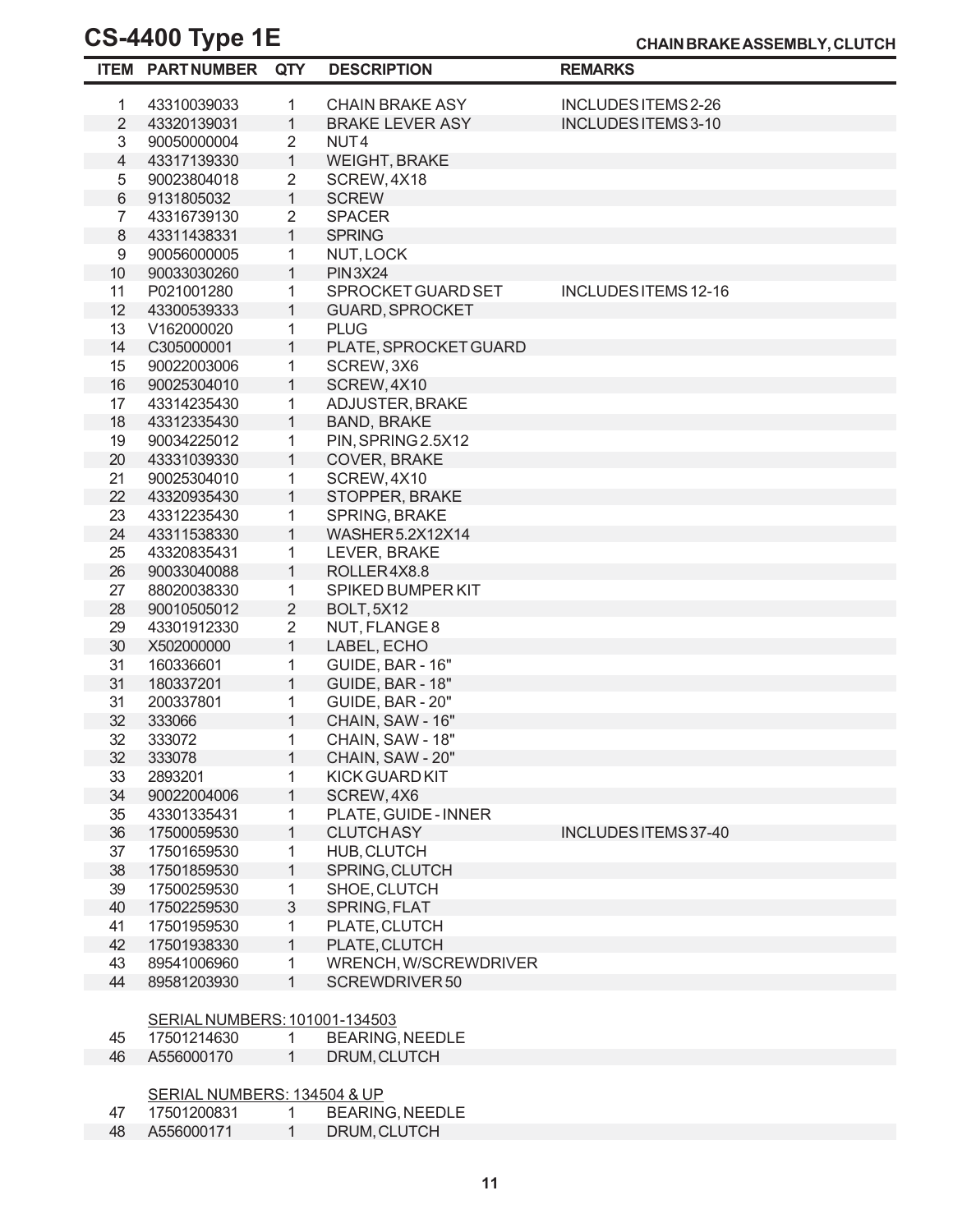